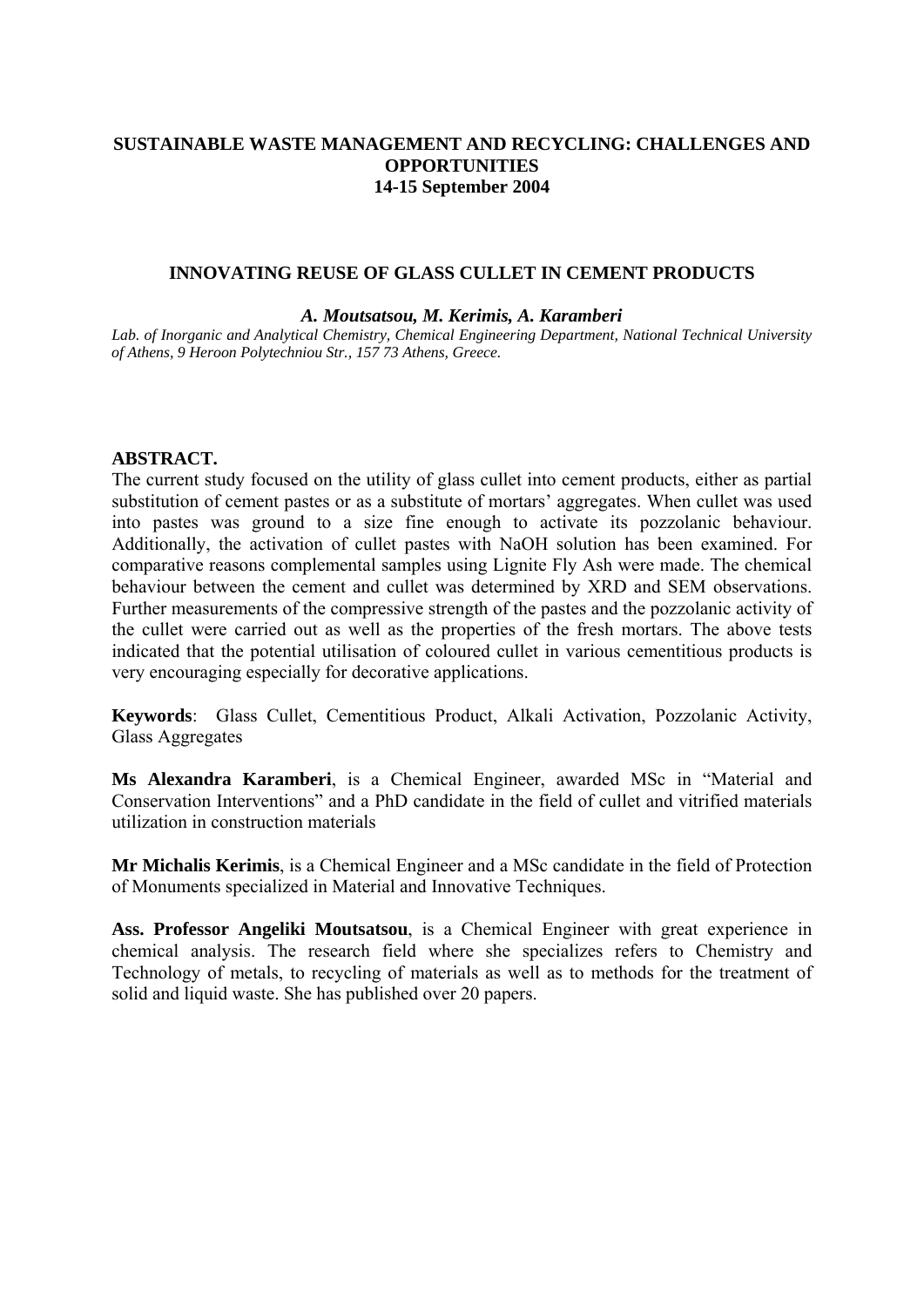### **INTRODUCTION**

Glass cullet is a waste material mainly produced from domestic use. Due to the impurities or mixed colour cullet the largest part of the waste glass cannot be re-melted and utilised as raw material in the glass. Unfortunately the levels of recycling and reuse of waste have been very low and often non-existent in Greece. Regarding cullet, Greece has one of the lowest glass recycling rate in Europe. The EU policy for an improved environment forces for alternative utilisation of cullet as glass industry is shrunk in Greece and the volume of imported glass is increasing. The target for recycling is a minimum recycling of 25% by weight for all packaging materials and the proposed new targets for 2008 is 55% (60% is the target for glass) [1].

The most recent studies of utilization or recycling of glass cullet are mainly based on using it as a component in different manufacturing processes. Some of the applications which have been proposed are as decorative material, glass-asphalt, abrasive element, filtration medium, binder in ceramics and brick etc.[2,3]. The industry of construction materials seems to be one of the most lucrative and applicable due to the fact that have a considerable need for a silicate material therefore, a satisfactory amount of glass cullet could be consumed as a raw material.

Earlier studies in the partial substitution of the coarse or fine aggregates have given unsatisfactory results mainly due to the alkali-silicate reaction (ASR)[4]. It was found that a way to overcome this problem was to ground the waste glass to a size fine enough to activate its pozzolanic behaviour [5].

However, alkali-silica reaction remains an issue for the use of glass cullet in cementitious products mainly due to the conflicted results between the researchers. Soda-lime-silica glasses raises two concerns with respect to expansive ASR: it comprises a reactive form of silica and a potential source of alkalis [6].

Taking into consideration all the above factors this work has been focused on the use of green, amber and white glass cullet as a component of cementitious materials either as aggregate, filler or binder. Earlier studies have shown the ability to enhance the pozzolanic activity [7]. In this article a further evaluation of the pozzolanic activity of the binary system of glass cullet and fly ash was contacted. Furthermore, the compressive strength of pastes with partial substitution of cement by glass cullet or glass cullet and fly ash, fluctuated between 5 and 10%, was measured. Moreover, the alkali-activation of the glass-cement mixtures was studied using NaOH 0.1N the non-evaporable water was measured correlated to the hydration progress. All specimens were examined using X-Ray Diffraction (XRD), Thermal Analysis (TG) and Scanning Electron Microscopy (SEM). The potential alkali-silica reaction of the mortars containing cullet was assessed using the method described in ASTM C<sub>1260</sub>

A second series of experiments investigated the potential replacement in either fine aggregates, coarse aggregates or filler aggregates in common plasters. The mechanical strength together with the properties of the fresh mortars was explored.

### **EXPERIMENTAL DATA**

### **Materials**

The three most common cullet colours, green, amber and flint, were used in order to evaluate the influence of the colour of the glass in the cement mixtures.

The chemical composition of the glass is shown in Table 1 and also the chemical analysis of the Fly Ashes.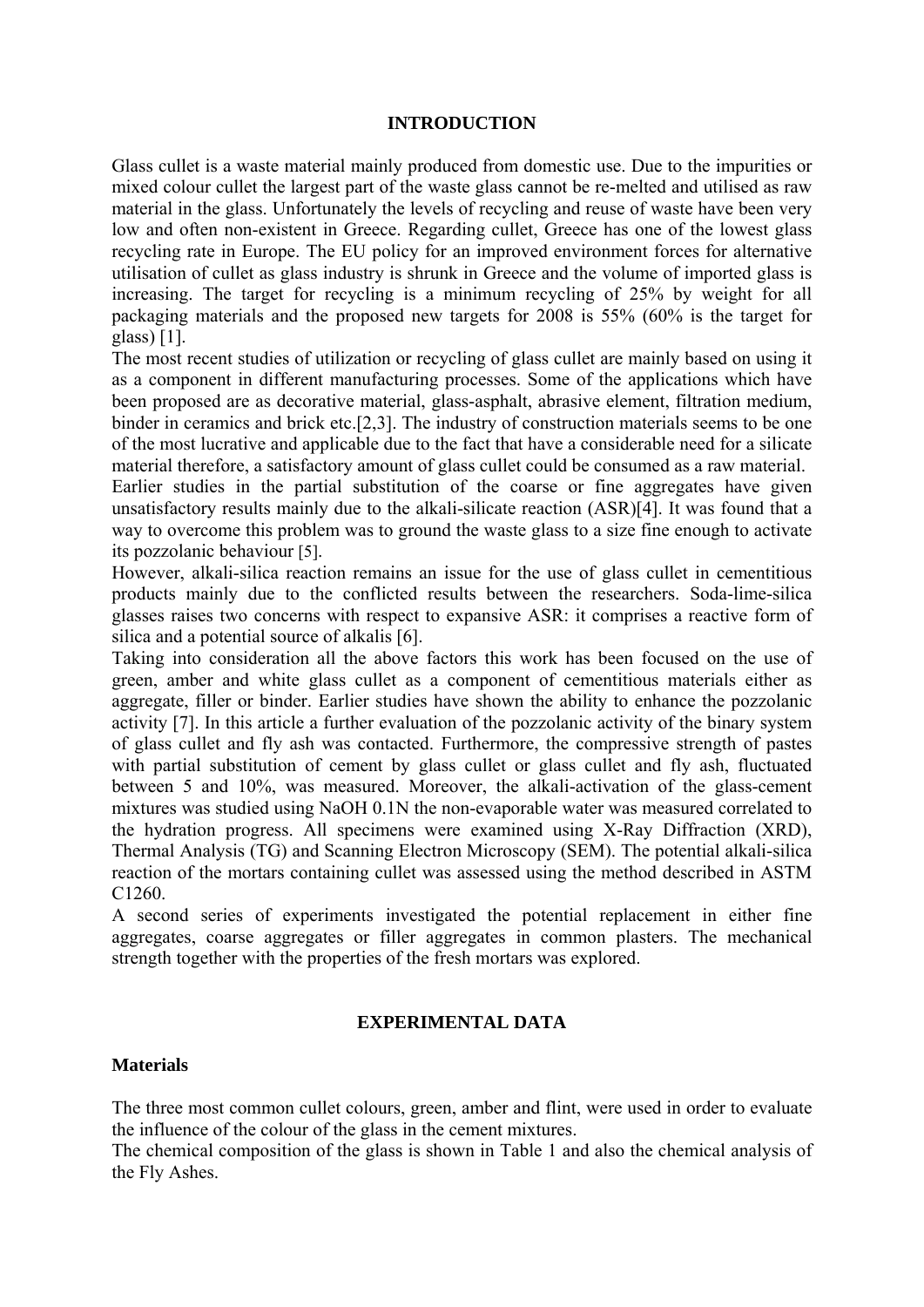| $\%$ (w/w)                     | Green cullet  | Amber cullet  | Flint cullet  | Fly ash 1 | Fly ash 2 |
|--------------------------------|---------------|---------------|---------------|-----------|-----------|
| SiO <sub>2</sub>               | 69.40-71.60   | 70.20-72.20   | 69.30-72.00   | 51.26     | 30.16     |
| $Al_2O_3$                      | 1.40-2.20     | $1.70 - 2.10$ | 1.30-2.20     | 19.39     | 14.93     |
| Fe <sub>2</sub> O <sub>3</sub> | $0.20 - 0.70$ | $0.20 - 0.50$ | $0.30 - 0.60$ | 8.44      | 5.10      |
| CaO                            | 9.60-10.70    | 9.50-11.20    | 9.70-11.70    | 11.82     | 34.99     |
| MgO                            | $2.40 - 3.10$ | 2.30-2.90     | $1.70 - 3.20$ | 2.27      | 2.69      |
| SO <sub>3</sub>                | $0.10 - 0.40$ | $0.10 - 0.50$ | $0.30 - 0.60$ | 2.91      | 6.28      |
| Na <sub>2</sub> O              | 11.90-14.00   | 12.30-14.00   | 11.70-14.80   | 0.53      | 1.01      |
| $K_2O$                         | $0.30 - 0.60$ | $0.40 - 0.80$ | $0.40 - 0.70$ | 1.81      | 0.4       |
| $Na2O+K2O$                     | $12.2 - 14.6$ | $12.7 - 14.8$ | $12.1 - 15.5$ | 2.34      | 1.41      |
| $Cr_2O_3$                      | $0.20 - 0.30$ | $0.01 - 0.10$ |               |           |           |
| Loss of                        |               |               |               | 1.67      | 3.95      |
| ignition                       |               |               |               |           |           |

Table 1: Chemical composition of cullet and fly ashes

Fly Ashes (Class C) originated from Megalopoli and Ptolemais area in Greece, where used as comparative materials or as constitute of a ternary system of glass cullet-fly ash-cement.

The glass cullet was ground and separated in the appropriate fraction in order to be used either as coarse or fine aggregate or as filler in cementitious plasters. Furthermore,–90μm were selected to be used as a binder into cement pastes. Fly ashes samples have a retained amount of 80% on 56μm (DIN 4188).

Ordinary Portland Cement (OPC) and sand for the pastes were used for the experiments, according to ASTM C778.

The alkali activator that has been used was NaOH 1N.

# **Pozzolanic activity**

The pozzolanicity of glass cullet as well as of fly ashes and mixtures of fly ash and cullet was estimated according to the Chapelle Methodology [7]. All the sediments of the above test were examined using X-Ray Diffraction (Siemens D5000 diffractometer, Cu Ka radiation, Ni Filter) and Thermal Analysis TG (Mettler TGA/SDTA851°).

### **Mix Proportions of cement pastes**

Former studies [8,9] have shown that for 25% substitution of cement, green and flint glass exhibit the better performance than amber glass. In order to estimate the degree of substitution of cement by cullet glass-cement pastes were prepared in accordance with ΕΝ 196 Part I with glass fluctuate from 5% to 10% by volume. The ratio binder to water was determined to 3/1 arisen from the workability of the fresh pastes defined by the table flow tests (EN 1015-3). Furthermore, specimens with 5% glass cullet and 5% fly ash were prepared in order to examine the potential promote of pozzolanic activity due to the presence of a highly reactive material.

The hydration of the pastes was studied using X-ray Diffraction Analysis, Thermal Analysis and Scanning Electron Microscopy (Philips XL30 ESEM). Furthermore, mechanical strength and the non-evaporable water were estimated following a procedure similar to that described by Y.M. Zhang et al  $[10]$ .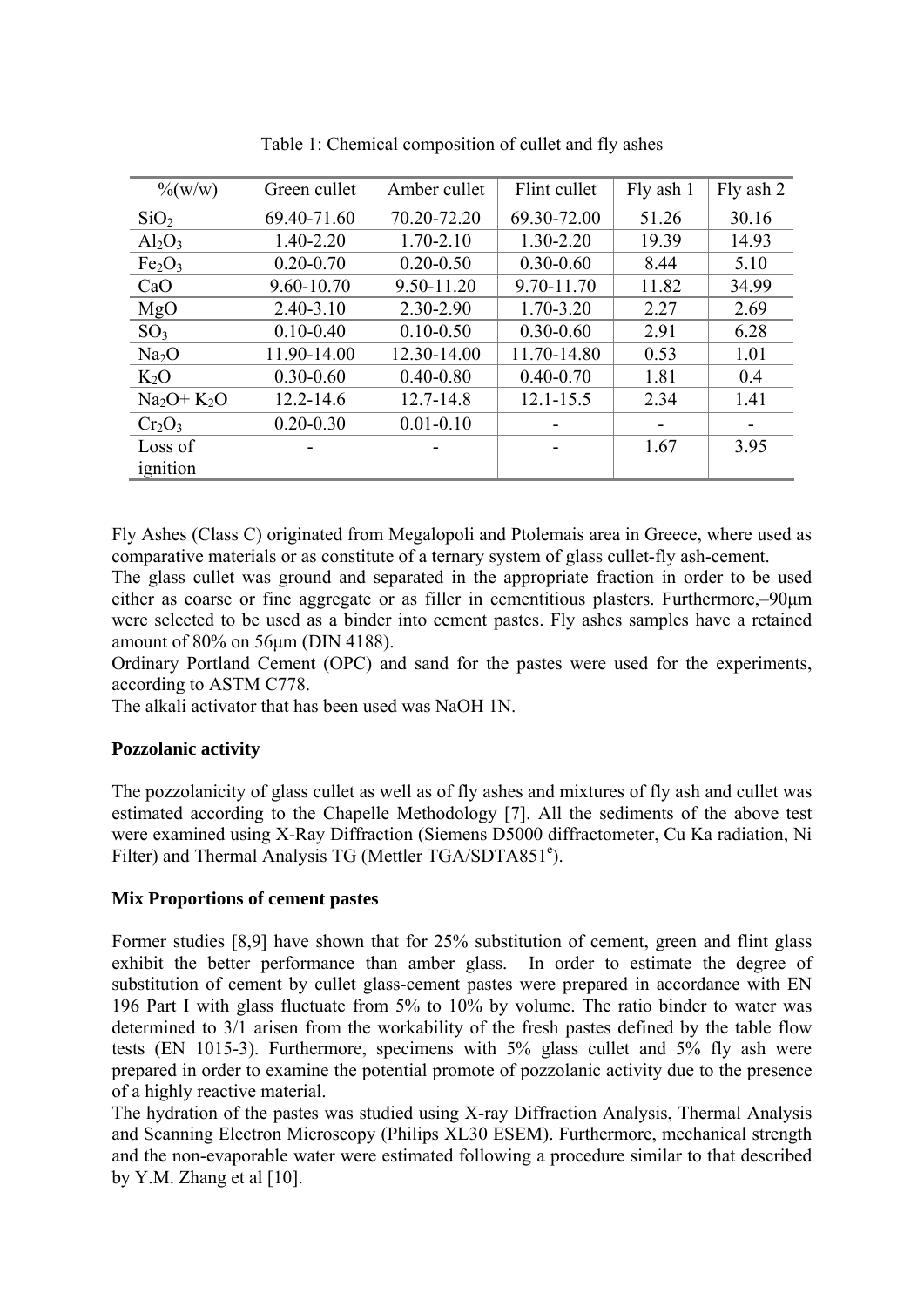#### **Alkali Silica Reaction**

The high alkali content in the cement pastes necessitated for the expansion examination due to alkali-Silica Reaction. The potential alkali-silica reaction of the mortars containing cullet was assessed according to ASTM C1260. Specimens have been prepared with 25% substitution of cement by cullet of each colour. The used aggregates were accorded to the ASTM C778 and are not prone to alkali-silica reaction.

### **Mix Proportions of Plasters**

A common masonry plaster was prepared using white cement and flint, green or amber glass cullet as a partial replacement for both aggregate and filler. The proportions are being presented at Table 2.

The properties under examination, except from the mechanical strength measurements, were the properties of the fresh plasters. In particular, retained water (EN 1015-8), air content (1015-7), specific weight (EN1015-6) and table flow tests (EN 1015-3) were estimated.

### **Alkali-Activated Glass-Cement Pastes**

The stimulating effect of NaOH on the activity of fly ash, and other pozzolans as well, has been observed by many other researchers [11,12]. In the present study 1 N NaOH was used in order to study this phenomenon. The same proportions such as for the non activated samples were kept. Mechanical Strength and non-evaporable water tests were performed and also all specimens were examined using XRD and TG analysis.

# **RESULTS AND DISCUSSION**

It is known from former study [9] that the two greek Fly Ashes performed better pozzolanicity according to the Chapelle test. In order to evaluate the interaction between the fly ashes and the three glass cullet mixtures consisted of equal quantities of glass cullet and fly ash were subjected to the aforementioned test. The results shown that flint cullet is corporated better with Ptolemais fly ash and green cullet with Megalopolis fly ash.

| Plasters<br>Composition<br>(% w/w) |                | Flint Cullet |             |              | Green Cullet |                          |                 | Amber Cullet |       |            |  |
|------------------------------------|----------------|--------------|-------------|--------------|--------------|--------------------------|-----------------|--------------|-------|------------|--|
| Composition Code                   |                | <b>GCFC</b>  | <b>GCFF</b> | <b>GCFFi</b> | GCGC         |                          | GCGF GCGFi GCAC |              |       | GCAF GCAFi |  |
|                                    | $0.7 - 1.4$ mm |              | 11          | 11           | -            | 11                       |                 |              |       |            |  |
| Aggregates                         | $0-0.7$ mm     | 57.5         | -           | 57.5         | 57.5         | $\overline{\phantom{0}}$ | 57.5            | 57.5         |       | 57.5       |  |
| Cement                             |                | 9.5          | 9.5         | 9.5          | 9.5          | 9.5                      | 9.5             | 9.5          | 9.5   | 9.5        |  |
| Filler                             |                | 13           | 13          | -            | 13           | 13                       |                 | 13           | 13    |            |  |
| Lime                               |                | 9            | Q           | Q            | Q            | Q                        | Q               |              |       | 9          |  |
| Chemical Additives                 |                | 0.145        | 0.145       | 0.145        | 0.145        | 0.145                    | 0.145           | 0.145        | 0.145 | 0.145      |  |
| Cullet $0.7-1,4$ mm                |                | 11           |             |              | 11           |                          |                 | 11           |       |            |  |
| Cullet 0-0.7mm                     |                |              | 57.5        |              | -            | 57.5                     |                 |              | 57.5  |            |  |
| Cullet                             |                |              |             | 13           |              |                          | 13              |              |       | 13         |  |

| Table 2: Plasters Composition |
|-------------------------------|
|-------------------------------|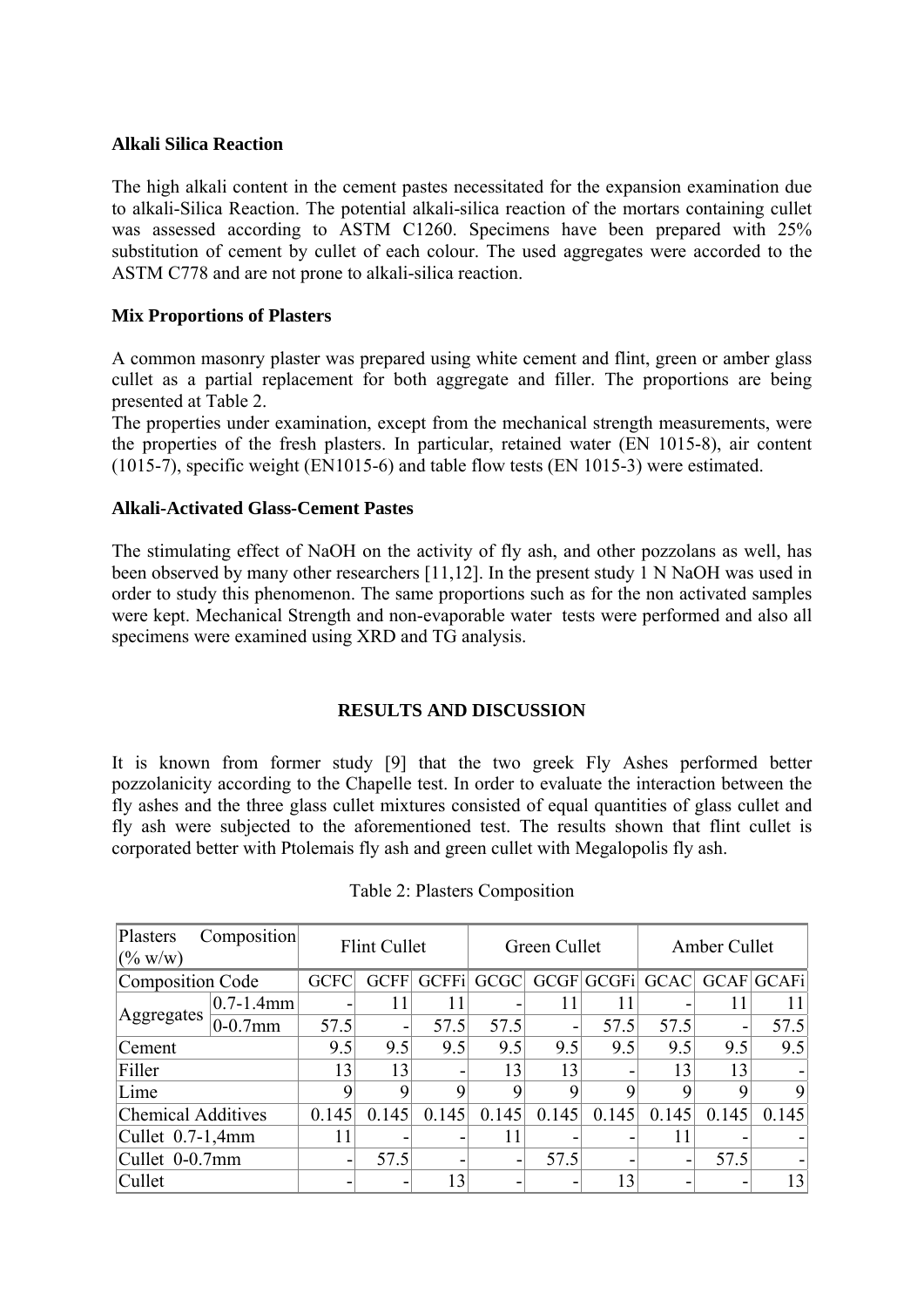The results of the compressive strength are illustrated at the Figure 1. It is obvious that the two greek fly ashes performed better behaviour that the glass cullet. Nevertheless, fly ash and grounded glass cullet seems to interact providing promotion of the pozzolanic reaction. Furthermore, following the results from the Chapelle test, Ptolemais fly ash performed higher compressive strength in mixtures containing flint cullet than green or amber cullet. Likewise, Megalopolis fly ash seems to interact better with green cullet.

Unexpected were the outcomes from the alkali activation. All samples developed lower compressive strength than the non-activated samples. One explanation might be the very week alkali solution.



Figure1: Compressive Strength of the Samples

It must be mentioned that the alkali-activated samples shown better flexural strength than the non activated samples.

The DTG curves of the pastes at 28 days are demonstrated in the following Figure 2. Moreover, at Figure 3 the XRD spectrums of the glass-cement paste containing green glass cullet are illustrated. At the DTG curves the presence of the hydrated products at  $90-200^{\circ}$ C is obvious. The endothermic peak at  $400-500^{\circ}$ C can be attributed to the decomposition of  $Ca(OH)_2$ , while the endothermic peak at 620-750°C is corresponding to the decomposition of CaCO3. Moreover, XRD pattern shows production of Calcium aluminate hydrate and ettringite. Moreover, the consumption of  $Ca(OH)_2$  during the days is presented. It must be mentioned that both fly ashes showed similar behaviour during the tests, although their differences in chemical and mineralogical composition.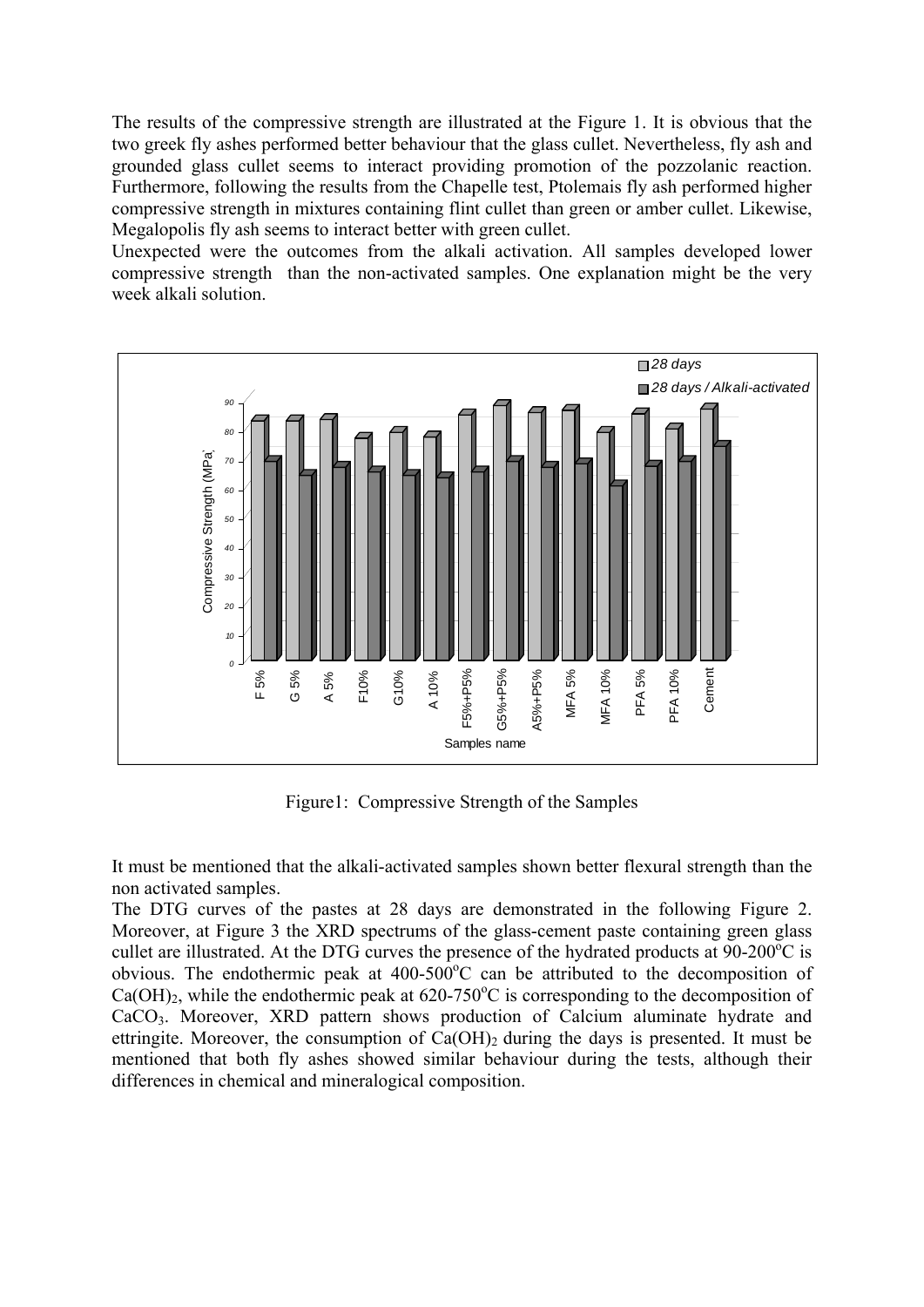

Figure 2: DTG curves of the glasscement pastes at 28 days

Figure 3: XRD patern of a glass-cement paste containing green cullet at 2, 7, 28 days

Table 3 shows the non-evaporable water content of glass-cement pastes. It can be seen that the non-evaporable water of alkali-activated pastes is lower in comparison to the nonactivated samples for the same replacements. The non-evaporable water is increasing when the glass contain is increased but is decreasing at the presence of fly ash. In order to explain the above observation further examination of the samples is needed and the below results must be combined with the CH content of the cementitious pastes.

The application of the glass cullet in the cementitious plasters significantly improved their compressive strength,especially when it used as a filler, without any notable affection to the properties of the fresh mortars. One negative factor was that the workability of the fresh glass-cement plaster was decreased. This phenomenon might be owed to the angular shape of the glass particles, which favours the creation of interlocks and consequently decrease the workability of the produced plasters.

The resulted properties of the glass-cement plasters are illustrated in the table 4.

| Non-evaporable water (%)                  | Non       | Alkali    |  |
|-------------------------------------------|-----------|-----------|--|
|                                           | Activated | activated |  |
| Sample name                               | 28 days   | 28 days   |  |
| Green $5\%$ (G5%)                         | 18.85     | 18.46     |  |
| Amber $5\%$ (A5%)                         | 19.12     | 18.97     |  |
| Flint 5% (F $5\%$ )                       | 20.78     | 18.52     |  |
| Green 10% (G10%)                          | 22.36     | 19.04     |  |
| Amber 10% (A10%)                          | 22.36     | 22.63     |  |
| Flint $10\%$ (F $10\%$ )                  | 22.14     | 19.63     |  |
| Green 5% Megalopolis Fly Ash 5% (G5%+M5%) | 22.32     | 16.82     |  |
| Amber 5% Megalopolis Fly Ash 5% (A5%+M5%) | 22.22     | 16.15     |  |
| Flint 5% Megalopolis Fly Ash 5% (F5%+M5%) | 22.31     | 16.59     |  |

Table 3: Non-evaporable water of non activated and alkali activated pastes at 28 days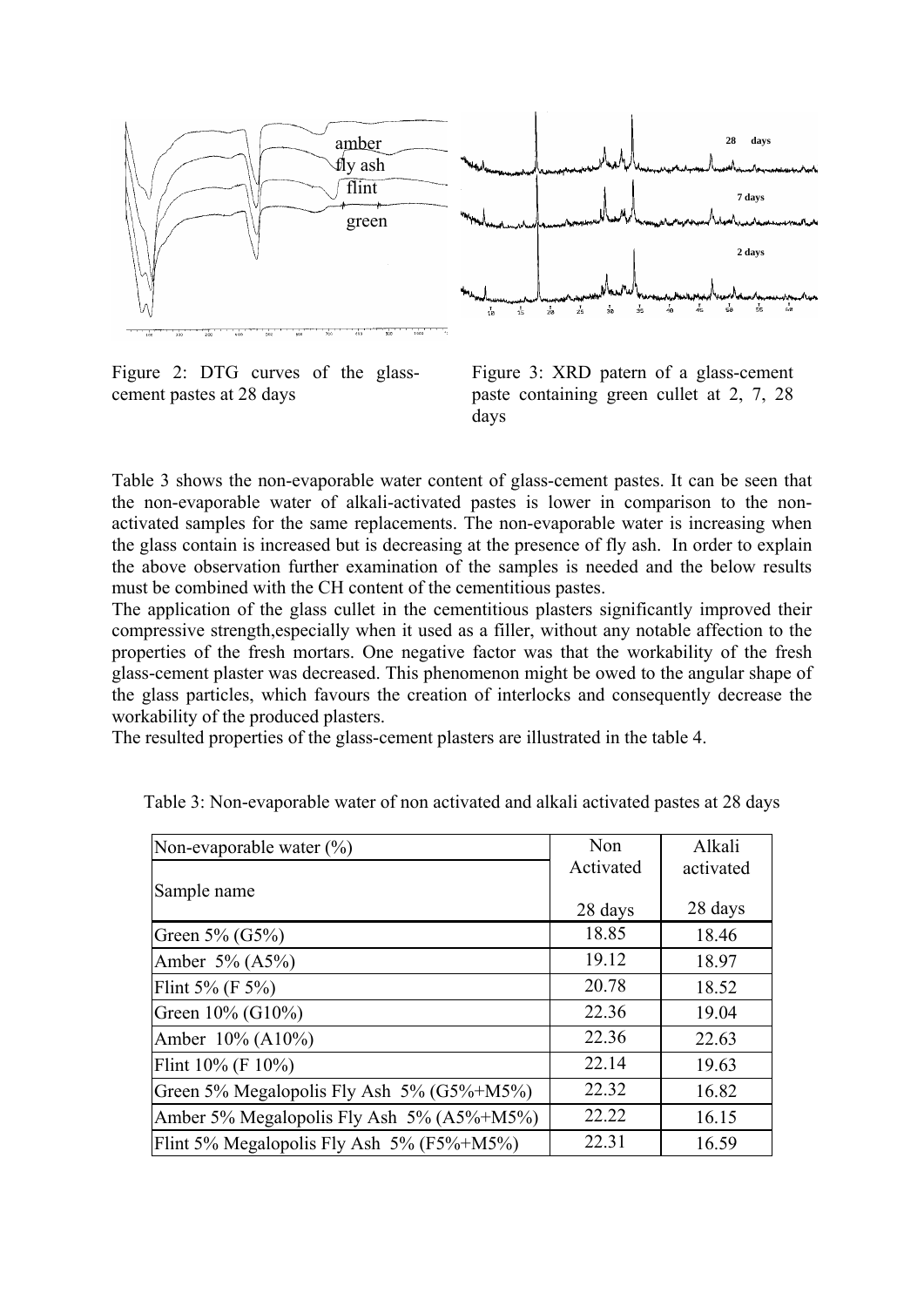| Composition Code                                      |      |      |       |      |       |                |      |       | GCFC GCFF GCFFi GCGC GCGF GCGFi GCAC GCAF GCAFi |
|-------------------------------------------------------|------|------|-------|------|-------|----------------|------|-------|-------------------------------------------------|
| Request of water mL                                   | 495  | 505  | 505   | 495  | 505   | 500            | 490  | 510   | 500                                             |
| Table flow test cm                                    | 17.4 | 17.2 | 17.7  | 17.4 | 17.4  | 17.8           | 17.2 | 17.5  | 17.4                                            |
| Retained water %                                      |      | 86.5 | 89.82 |      | 84.65 | 88.64          |      | 86.06 | 86.14                                           |
| Air content %                                         | 9.5  | 13.5 | 8.6   | 8.5  | 11    | 9              | 9.4  | 12    | 6.6                                             |
| Specific weight<br>of<br>the<br>fresh<br>mortar g/cm3 | 1.8  | 1.65 | 1.82  | 1.82 | 1.71  | 1.82           | 1.8  | 1.67  | 1.87                                            |
| Compressive strength 7d (MPa)                         | 0.6  | 0.7  | 0.9   | 0.9  | 0.9   | 0.6            | 0.9  | 0.6   | 0.9                                             |
| Compressive strength 28d (MPa)                        | 2.6  | 2.5  | 3.5   | 2.6  | 2.9   | 3.6            | 2.7  | 2.4   | 4.1                                             |
| Compressive strength 90d (MPa)                        | 2.9  | 3.6  | 3.8   | 2.7  | 3.8   | $\overline{4}$ | 2.7  | 2.7   | 4.7                                             |
| Flexural strength 7d (MPa)                            | 0.3  | 0.4  | 0.5   | 0.5  | 0.5   | 0.4            | 0.5  | 0.4   | 0.6                                             |
| Flexural strength 28d (MPa)                           | 1.1  | 1.3  | 1.5   | 1.1  | 1.3   | 1.5            | 1.1  | 1.2   | 1.6                                             |
| Flexural strength 90d (MPa)                           | 1.1  | 1.1  | 1.6   | 0.9  | 1.4   | 1.5            | 0.9  | 1.3   | 1.7                                             |

Table 4: The Technical Characteristics of the Fresh Mortars

Very encouraging is the fact that non of the examined samples have not shown any expansion due to the alkali-silica reaction.

## **CONCLUSIONS**

The finely ground glass cullet could be utilized as a partial replacement of cement especially for low substitutions. The green and the flint cullet performed better behaviour than the amber glass. More satisfactory were the outcomes from the cullet application as an aggregate or a filler in cementitious plasters, with the only negative factor the reduction of workability of the fresh plaster. Very encouraging was the fact that none of the examined specimens showed any expansion due to the alkali-silica reaction. As a final consumption, the utilization of glass cullet in cementitious materials seems feasible especially for decorative products.

### **Acknowledgements**

The authors gratefully acknowledge "Titan" Cement Company S.A. and especially Mr. Chaniotakis E. and Mr. Papageorgiou D. for their contribution in the experimental procedure.

#### **REFERENCES**

[1] The European Commission, Directive 94/62/EC on packaging and packing waste. Brussels 18.10.2002 13272/02, (2001/0291 (COD))

[2] Meyer, C., Egosi, N., Andela, C., Concrete with waste glass as aggregate. Proceedings of the International Symposium Recycling and Reuse of Glass Cullet, Dundee 179-188, March 2001.

[3] Ketov A, Peculiar chemical and technological properties of glass cullet as the raw material for foamed insulation, Proceedings of the International Symposium Recycling and Reuse of Waste Materials, Dundee 695-704, September 2003.